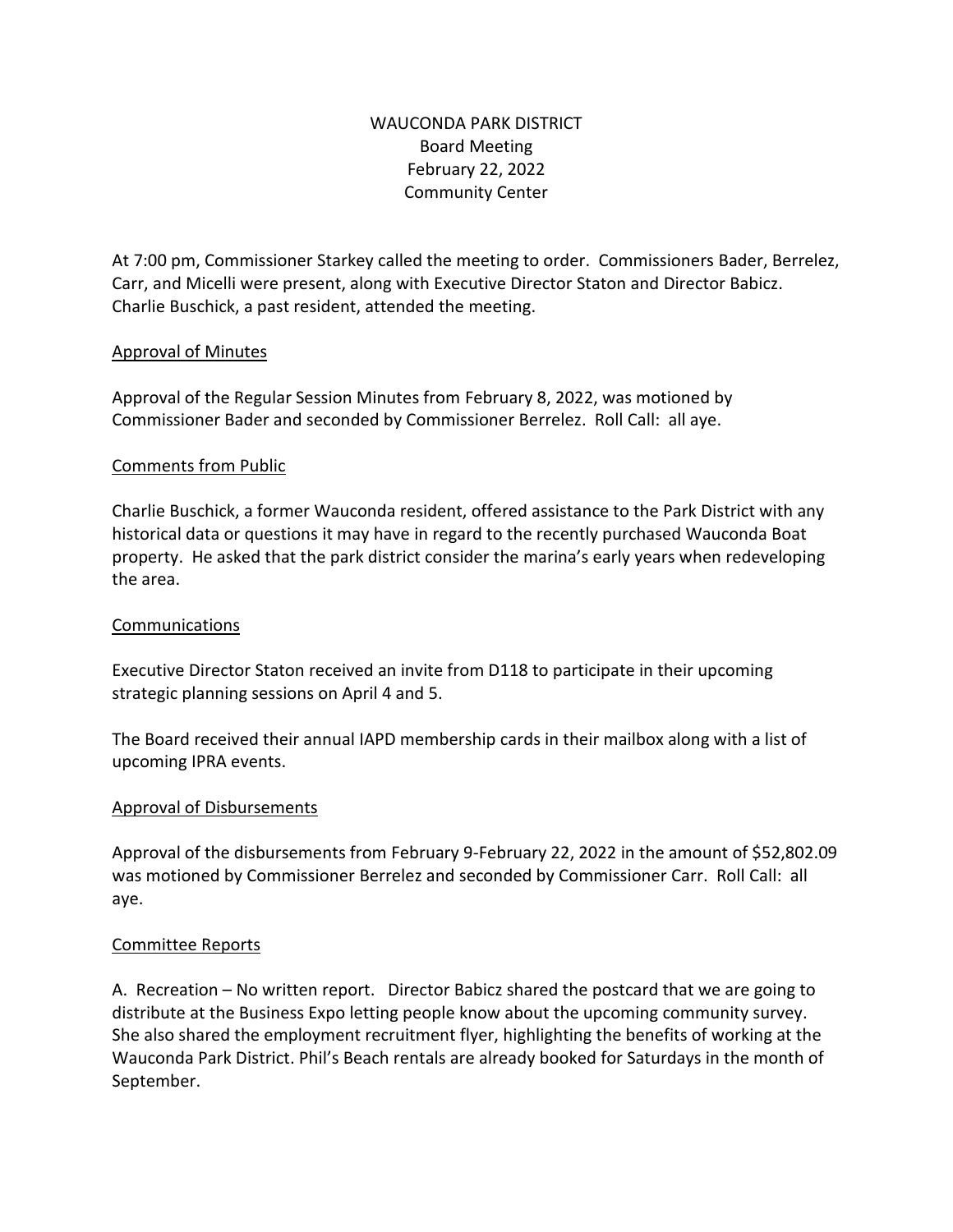B. Finance – The January Budget report was distributed to the Board. Executive Director Staton will provide a summary at the next meeting.

C. Park Maintenance – The Parks Department has been busy with plowing and salting. The ice rinks were closed this past week due to poor conditions. Work continues on the bathrooms at Cook Park.

D. Risk Management – No written report. Our new PDRMA representative will be coming out on Thursday to tour our facilities.

E. W-Fest – The next Fest meeting will be held on Tuesday, March 1 at 6:30 pm. Commissioner Micelli will be in attendance as the Park District's Board Liaison.

F. Administration – A letter/email went out today with procedures for reserving slips at the old Wauconda Boat facility. We will start taking deposits on Monday, February 28. The Board will need to determine a new name for this facility. Executive Director Staton will bring ideas from the staff to the next meeting. A decision will hopefully be made by the March 22 meeting.

The Triathlon Committee met last week. We are focusing on athlete recruitment. Gary Vacari from Arlington Toyota is our newest committee member and is contacting many of the local clubs.

Last week, we received an email from IDNR regarding our LWCF Grant application with several questions regarding the coordination of other grant opportunities. Retired Executive Director Burton came in to assist Executive Director Staton with follow-up to these questions.

Executive Director Staton presented an update on the District's IT services with a renewal of the 30-hour maintenance contract with Partner Tek.

#### New Business

A. Spikeball Tournament Request – Executive Director Staton received a request from Origin Roundnet Association of Chicago (ORAC) to host a tournament in early summer 2022. This would be a one-day tournament that operated from  $9 \text{ am} - 5 \text{ pm}$  on June 4. The Commissioners seemed alright with this idea, but asked Staton to make sure that references were checked. Commissioner Carr also asked Staton to let the Chamber of Commerce know this event would be happening.

B. Hitchcock Design Contract (Comprehensive Plan) – Staton presented the Board with a contract from Hitchcock Design aid in the development of the District Comprehensive Plan spanning the next two fiscal years. A motion to approve the Contract to develop a Comprehensive Plan for the district was motioned by Commissioner Bader and seconded by Commissioner Berrelez. Roll Call: all aye.